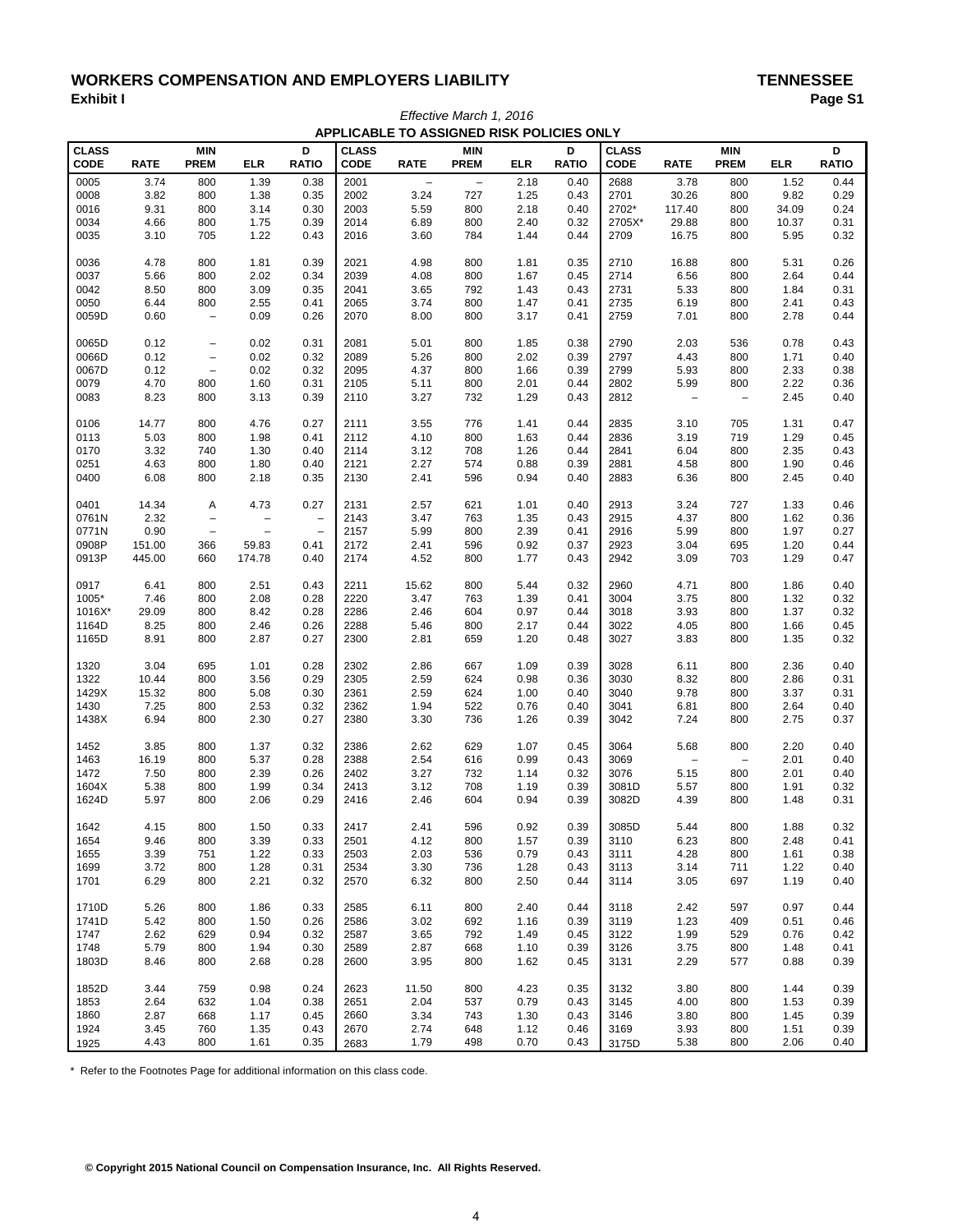# WORKERS COMPENSATION AND EMPLOYERS LIABILITY<br>Exhibit I Paqe S2 **Exhibit I Page S2** *Effective March 1, 2016*

| APPLICABLE TO ASSIGNED RISK POLICIES ONLY |                          |                          |            |              |              |                          |                          |            |              |              |                          |                          |            |              |
|-------------------------------------------|--------------------------|--------------------------|------------|--------------|--------------|--------------------------|--------------------------|------------|--------------|--------------|--------------------------|--------------------------|------------|--------------|
| CLASS                                     |                          | <b>MIN</b>               |            | D            | <b>CLASS</b> |                          | <b>MIN</b>               |            | D            | <b>CLASS</b> |                          | <b>MIN</b>               |            | D            |
| CODE                                      | <b>RATE</b>              | <b>PREM</b>              | <b>ELR</b> | <b>RATIO</b> | CODE         | <b>RATE</b>              | <b>PREM</b>              | <b>ELR</b> | <b>RATIO</b> | CODE         | <b>RATE</b>              | <b>PREM</b>              | <b>ELR</b> | <b>RATIO</b> |
|                                           |                          |                          |            |              |              |                          |                          |            |              |              |                          |                          |            |              |
| 3179                                      | 2.56                     | 619                      | 1.02       | 0.44         | 3827         | 4.10                     | 800                      | 1.47       | 0.35         | 4484         | 3.78                     | 800                      | 1.44       | 0.39         |
| 3180                                      | 3.10                     | 705                      | 1.24       | 0.44         | 3830         | 2.59                     | 624                      | 0.99       | 0.37         | 4493         | 5.61                     | 800                      | 2.22       | 0.41         |
| 3188                                      | 2.94                     | 680                      | 1.18       | 0.44         | 3851         | 6.91                     | 800                      | 2.82       | 0.45         | 4511         | 0.66                     | 319                      | 0.24       | 0.35         |
| 3220                                      | 1.83                     | 504                      | 0.72       | 0.41         | 3865         | 1.88                     | 512                      | 0.76       | 0.45         | 4557         | 2.81                     | 659                      | 1.13       | 0.45         |
| 3223                                      | 7.59                     | 800                      | 3.03       | 0.45         | 3881         | 5.46                     | 800                      | 2.14       | 0.40         | 4558         | 2.09                     | 545                      | 0.82       | 0.40         |
| 3224                                      | 5.05                     | 800                      | 2.12       | 0.47         | 4000         | 5.79                     | 800                      | 1.93       | 0.28         | 4561         | $\overline{\phantom{a}}$ | $\overline{\phantom{a}}$ | 0.93       | 0.35         |
| 3227                                      | 3.49                     | 766                      | 1.46       | 0.46         | 4021         | 10.99                    | 800                      | 3.80       | 0.31         | 4568         | 3.14                     | 711                      | 1.11       | 0.32         |
| 3240                                      | 4.08                     | 800                      | 1.59       | 0.43         | 4024D        | 14.41                    | 800                      | 4.33       | 0.27         | 4581         | 1.39                     | 435                      | 0.46       | 0.27         |
|                                           |                          |                          |            | 0.40         | 4034         | 8.40                     |                          | 2.94       |              |              |                          | 800                      |            | 0.27         |
| 3241                                      | 4.12                     | 800                      | 1.60       |              | 4036         | 3.62                     | 800                      |            | 0.32         | 4583         | 5.35                     |                          | 1.75       |              |
| 3255                                      | 2.54                     | 616                      | 1.07       | 0.47         |              |                          | 787                      | 1.26       | 0.32         | 4611         | 2.17                     | 558                      | 0.85       | 0.43         |
| 3257                                      | 3.59                     | 782                      | 1.37       | 0.39         | 4038         | 3.55                     | 776                      | 1.53       | 0.48         | 4635         | 3.14                     | 711                      | 0.96       | 0.26         |
| 3270                                      | 3.30                     | 736                      | 1.28       | 0.40         | 4053         | 3.27                     | 732                      | 1.24       | 0.39         | 4653         | 2.59                     | 624                      | 1.03       | 0.44         |
| 3300                                      | 5.49                     | 800                      | 2.05       | 0.38         | 4061         | 3.40                     | 752                      | 1.38       | 0.45         | 4665         | 9.06                     | 800                      | 3.15       | 0.32         |
| 3303                                      | 6.54                     | 800                      | 2.56       | 0.43         | 4062         | 3.40                     | 752                      | 1.31       | 0.40         | 4670         | 11.12                    | 800                      | 3.72       | 0.30         |
| 3307                                      | 3.82                     | 800                      | 1.48       | 0.40         | 4101         | 3.88                     | 800                      | 1.41       | 0.35         | 4683         | 5.33                     | 800                      | 2.09       | 0.40         |
| 3315                                      | 5.89                     | 800                      | 2.38       | 0.45         | 4109         | 1.49                     | 450                      | 0.59       | 0.44         | 4686         | 3.37                     | 747                      | 1.15       | 0.31         |
| 3334                                      | 3.62                     | 787                      | 1.48       | 0.42         | 4110         | 1.91                     | 517                      | 0.74       | 0.40         | 4692         | 0.61                     | 311                      | 0.25       | 0.45         |
| 3336                                      | 3.62                     | 787                      | 1.27       | 0.32         | 4111         | 2.22                     | 566                      | 0.90       | 0.45         | 4693         | 1.16                     | 398                      | 0.44       | 0.39         |
|                                           |                          |                          |            |              |              | $\overline{\phantom{a}}$ | $\overline{\phantom{a}}$ |            |              |              |                          |                          |            |              |
| 3365                                      | 7.64                     | 800                      | 2.75       | 0.33         | 4112         |                          |                          | 0.74       | 0.40         | 4703         | 2.74                     | 648                      | 1.07       | 0.40         |
| 3372                                      | 4.52                     | 800                      | 1.66       | 0.35         | 4113         | 2.03                     | 536                      | 0.81       | 0.41         | 4717         | 3.39                     | 751                      | 1.45       | 0.48         |
| 3373                                      | 6.32                     | 800                      | 2.52       | 0.41         | 4114         | 3.50                     | 768                      | 1.37       | 0.40         | 4720         | 3.40                     | 752                      | 1.30       | 0.39         |
| 3383                                      | 1.91                     | 517                      | 0.77       | 0.44         | 4130         | 5.63                     | 800                      | 2.16       | 0.39         | 4740         | 2.71                     | 643                      | 0.94       | 0.32         |
| 3385                                      | 1.01                     | 375                      | 0.42       | 0.46         | 4131         | 4.43                     | 800                      | 1.75       | 0.44         | 4741         | 3.45                     | 760                      | 1.37       | 0.41         |
| 3400                                      | 5.59                     | 800                      | 2.05       | 0.35         | 4133         | 3.59                     | 782                      | 1.37       | 0.42         | 4751         | 2.37                     | 589                      | 0.81       | 0.31         |
| 3507                                      | 3.27                     | 732                      | 1.29       | 0.41         | 4149         | 2.12                     | 550                      | 0.88       | 0.46         | 4761NX       | 5.16                     | 800                      | 1.52       | 0.25         |
| 3515                                      | 3.27                     | 732                      | 1.24       | 0.39         | 4150         | $\overline{\phantom{a}}$ | $\overline{\phantom{a}}$ | 0.88       | 0.46         | 4771NX       | 5.11                     | 800                      | 1.50       | 0.24         |
| 3548                                      | 1.88                     | 512                      | 0.72       | 0.39         | 4206         | 4.80                     | 800                      | 1.87       | 0.40         | 4777         | 8.10                     | 800                      | 2.49       | 0.26         |
|                                           |                          | 800                      |            |              | 4207         |                          |                          | 0.73       |              | 4825         |                          |                          |            |              |
| 3559                                      | 5.88                     |                          | 2.27       | 0.39         |              | 2.03                     | 536                      |            | 0.33         |              | 1.28                     | 417                      | 0.44       | 0.31         |
| 3565                                      | $\overline{\phantom{0}}$ | $\overline{\phantom{a}}$ | 0.63       | 0.44         | 4239         | 3.37                     | 747                      | 1.20       | 0.33         | 4828         | 3.19                     | 719                      | 1.18       | 0.36         |
| 3574                                      | 1.58                     | 465                      | 0.63       | 0.44         | 4240         | 3.20                     | 721                      | 1.25       | 0.43         | 4829         | 1.86                     | 509                      | 0.61       | 0.27         |
| 3581                                      | 1.25                     | 413                      | 0.50       | 0.44         | 4243         | 2.74                     | 648                      | 1.06       | 0.40         | 4902         | 3.82                     | 800                      | 1.54       | 0.45         |
| 3612                                      | 2.69                     | 640                      | 1.01       | 0.36         | 4244         | 2.97                     | 684                      | 1.15       | 0.40         | 4923         | 2.21                     | 564                      | 0.82       | 0.38         |
| 3620                                      | 4.80                     | 800                      | 1.65       | 0.31         | 4250         | 2.24                     | 569                      | 0.89       | 0.41         | 5020         | 8.25                     | 800                      | 3.01       | 0.33         |
| 3629                                      | 2.37                     | 589                      | 0.93       | 0.44         | 4251         | 3.34                     | 743                      | 1.32       | 0.41         | 5022         | 12.40                    | 800                      | 4.11       | 0.28         |
| 3632                                      | 5.03                     | 800                      | 1.85       | 0.35         | 4263         | 3.15                     | 713                      | 1.20       | 0.39         | 5037         | 41.53                    | 800                      | 12.47      | 0.25         |
|                                           |                          |                          |            |              |              |                          |                          |            |              |              |                          |                          |            |              |
| 3634                                      | 4.60                     | 800                      | 1.91       | 0.46         | 4273         | 5.54                     | 800                      | 2.17       | 0.40         | 5040         | 10.66                    | 800                      | 3.33       | 0.27         |
| 3635                                      | 3.82                     | 800                      | 1.47       | 0.39         | 4279         | 2.99                     | 687                      | 1.19       | 0.41         | 5057         | 7.20                     | 800                      | 2.20       | 0.26         |
| 3638                                      | 3.12                     | 708                      | 1.22       | 0.43         | 4282         | 2.46                     | 604                      | 1.03       | 0.46         | 5059         | 25.00                    | 800                      | 7.50       | 0.25         |
| 3639X                                     | 2.54                     | 616                      | 0.78       | 0.26         | 4283         | 3.65                     | 792                      | 1.42       | 0.40         | 5069         | 23.67                    | 800                      | 7.70       | 0.28         |
| 3642                                      | 1.48                     | 449                      | 0.57       | 0.40         | 4299         | 2.82                     | 661                      | 1.15       | 0.45         | 5102X        | 12.35                    | 800                      | 3.95       | 0.26         |
| 3643                                      | 3.19                     | 719                      | 1.25       | 0.40         | 4304         | 6.72                     | 800                      | 2.45       | 0.35         | 5146         | 8.80                     | 800                      | 3.08       | 0.32         |
| 3647                                      | 4.25                     | 800                      | 1.59       | 0.36         | 4307         | 2.44                     | 601                      | 1.03       | 0.47         | 5160         | 3.83                     | 800                      | 1.33       | 0.29         |
| 3648                                      | 1.58                     | 465                      | 0.62       | 0.44         | 4351         | 1.25                     | 413                      | 0.48       | 0.39         | 5183         | 4.23                     | 800                      | 1.50       | 0.32         |
| 3681                                      | 1.28                     | 417                      | 0.51       | 0.44         | 4352         | 2.26                     | 572                      | 0.88       | 0.43         | 5188         | 5.44                     | 800                      | 1.95       | 0.33         |
| 3685                                      | 1.49                     | 450                      | 0.59       | 0.44         | 4360         | 1.38                     | 433                      | 0.56       | 0.45         | 5190         | 4.17                     | 800                      | 1.49       | 0.32         |
|                                           |                          |                          |            |              |              |                          |                          |            |              |              |                          |                          |            |              |
| 3719                                      | 2.17                     | 558                      | 0.69       | 0.27         | 4361         | 1.64                     | 474                      | 0.64       | 0.43         | 5191         | 1.33                     | 425                      | 0.52       | 0.40         |
| 3724                                      | 6.36                     | 800                      | 2.15       | 0.28         | 4362         | $\qquad \qquad -$        | $\overline{\phantom{a}}$ | 0.56       | 0.45         | 5192         | 4.30                     | 800                      | 1.70       | 0.41         |
| 3726                                      | 6.87                     | 800                      | 2.19       | 0.27         | 4410         | 4.22                     | 800                      | 1.65       | 0.40         | 5213         | 9.88                     | 800                      | 3.29       | 0.28         |
| 3803                                      | 3.22                     | 724                      | 1.27       | 0.41         | 4420         | 7.79                     | 800                      | 2.80       | 0.30         | 5215         | 7.29                     | 800                      | 2.74       | 0.36         |
| 3807                                      | 3.40                     | 752                      | 1.33       | 0.43         | 4431         | 2.06                     | 540                      | 0.84       | 0.46         | 5221         | 6.64                     | 800                      | 2.29       | 0.31         |
| 3808                                      | 2.61                     | 627                      | 1.00       | 0.37         | 4432         | 1.93                     | 520                      | 0.80       | 0.46         | 5222         | 10.94                    | 800                      | 3.66       | 0.28         |
| 3821                                      | 7.32                     | 800                      | 2.68       | 0.35         | 4439         | 2.57                     | 621                      | 0.93       | 0.35         | 5223         | 7.10                     | 800                      | 2.52       | 0.32         |
| 3822                                      | 6.92                     | 800                      | 2.47       | 0.34         | 4452         | 6.23                     | 800                      | 2.27       | 0.37         | 5348         | 5.64                     | 800                      | 2.01       | 0.32         |
| 3824                                      | 6.42                     | 800                      | 2.42       | 0.36         | 4459         | 3.25                     | 729                      | 1.27       | 0.40         | 5402         | 8.93                     | 800                      | 3.59       | 0.44         |
| 3826                                      | 1.16                     | 398                      | 0.46       | 0.41         | 4470         | 3.10                     | 705                      | 1.22       | 0.40         | 5403X        | 10.74                    | 800                      | 3.57       | 0.28         |

\* Refer to the Footnotes Page for additional information on this class code.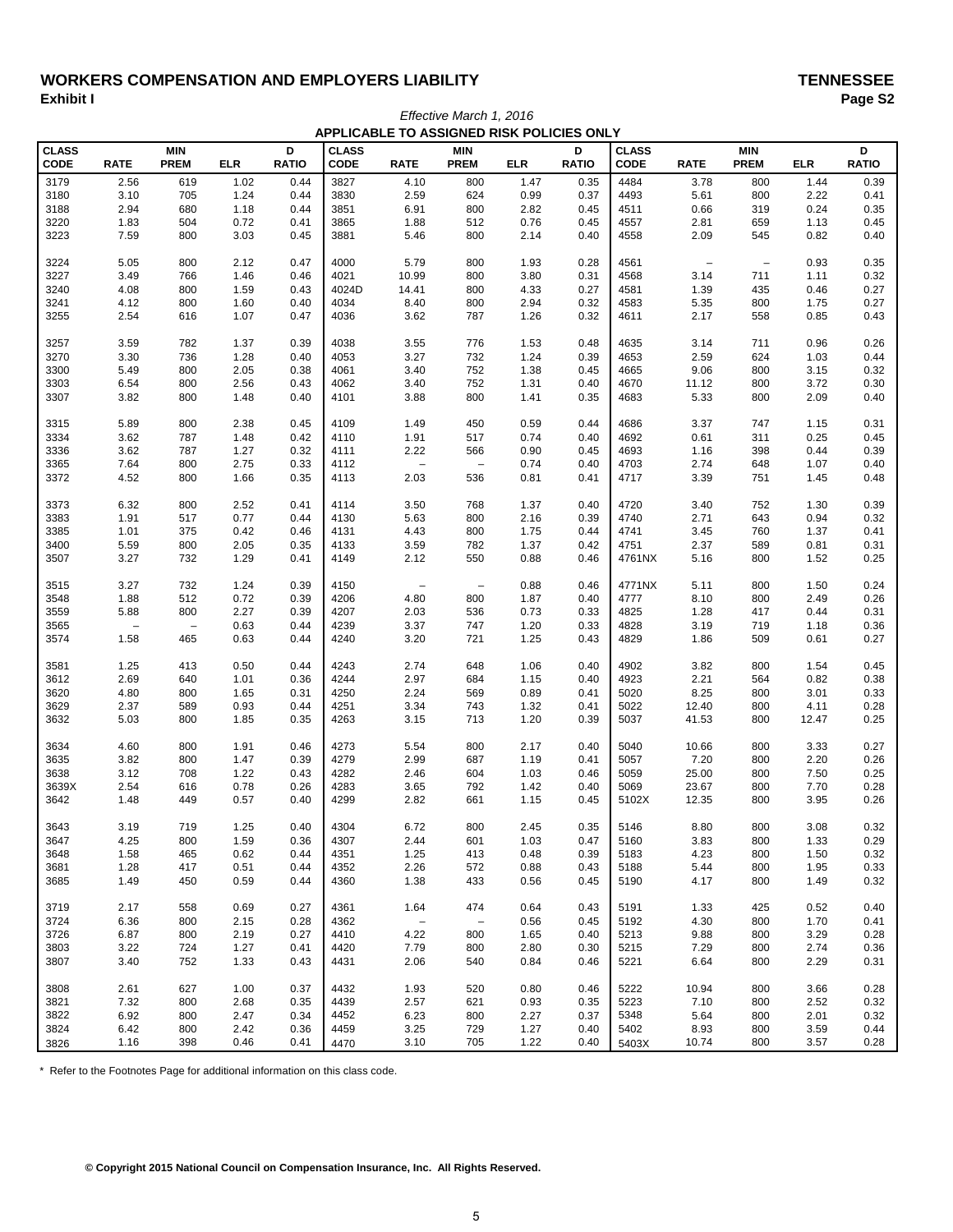# WORKERS COMPENSATION AND EMPLOYERS LIABILITY<br>Exhibit I Paqe S3 **Exhibit I Page S3**

| APPLICABLE TO ASSIGNED RISK POLICIES ONLY |                   |                           |              |                   |                      |                   |                           |              |                   |                             |                           |                                 |                   |                          |
|-------------------------------------------|-------------------|---------------------------|--------------|-------------------|----------------------|-------------------|---------------------------|--------------|-------------------|-----------------------------|---------------------------|---------------------------------|-------------------|--------------------------|
| <b>CLASS</b><br><b>CODE</b>               | <b>RATE</b>       | <b>MIN</b><br><b>PREM</b> | <b>ELR</b>   | D<br><b>RATIO</b> | <b>CLASS</b><br>CODE | <b>RATE</b>       | <b>MIN</b><br><b>PREM</b> | <b>ELR</b>   | D<br><b>RATIO</b> | <b>CLASS</b><br><b>CODE</b> | <b>RATE</b>               | <b>MIN</b><br><b>PREM</b>       | <b>ELR</b>        | D<br><b>RATIO</b>        |
| 5437                                      | 9.13              | 800                       | 3.21         | 0.32              | 6801F                | 5.35              | 800                       | 1.51         | 0.32              | 7425                        | 3.57                      | 779                             | 1.23              | 0.30                     |
| 5443                                      | 4.38              | 800                       | 1.72         | 0.40              | 6811                 | 7.27              | 800                       | 2.65         | 0.33              | 7431N                       | 1.03                      | 465                             | 0.33              | 0.27                     |
| 5445                                      | 10.09             | 800                       | 3.31         | 0.27              | 6824F                | 12.62             | 800                       | 3.45         | 0.26              | 7445N                       | 0.33                      | $\overline{\phantom{m}}$        | $\qquad \qquad -$ | $\overline{\phantom{a}}$ |
| 5462                                      | 10.26             | 800                       | 3.62         | 0.32              | 6826F                | 6.59              | 800                       | 1.86         | 0.32              | 7453N                       | 0.55                      | $\qquad \qquad -$               | $\qquad \qquad -$ | $\overline{\phantom{a}}$ |
| 5472                                      | 6.03              | 800                       | 1.89         | 0.27              | 6834                 | 3.64              | 790                       | 1.35         | 0.36              | 7500X                       | 2.99                      | 687                             | 1.06              | 0.32                     |
| 5473                                      | 8.42              | 800                       | 2.57         | 0.26              | 6836                 | 5.81              | 800                       | 1.99         | 0.31              | 7502                        | 4.75                      | 800                             | 1.62              | 0.31                     |
| 5474                                      | 9.46              | 800                       | 3.08         | 0.27              | 6843F                | 7.14              | 800                       | 1.80         | 0.25              | 7515                        | 1.66                      | 477                             | 0.51              | 0.26                     |
| 5478                                      | 5.66              | 800                       | 2.02         | 0.33              | 6845F                | 11.39             | 800                       | 2.88         | 0.25              | 7520                        | 4.28                      | 800                             | 1.64              | 0.39                     |
| 5479                                      | 9.46              | 800                       | 3.49         | 0.36              | 6854                 | 5.31              | 800                       | 1.64         | 0.26              | 7538                        | 9.59                      | 800                             | 2.96              | 0.26                     |
| 5480                                      | 11.90             | 800                       | 4.18         | 0.30              | 6872F                | 10.51             | 800                       | 2.66         | 0.24              | 7539                        | 3.97                      | 800                             | 1.36              | 0.29                     |
| 5491                                      | 2.57              | 621                       | 0.87         | 0.28              | 6874F                | 20.55             | 800                       | 5.20         | 0.25              | 7540                        | 9.21                      | 800                             | 2.82              | 0.26                     |
| 5506                                      | 8.73              | 800                       | 2.75         | 0.27              | 6882                 | 5.21              | 800                       | 1.62         | 0.26              | 7580                        | 3.90                      | 800                             | 1.47              | 0.35                     |
| 5507                                      | 5.46              | 800                       | 1.86         | 0.29              | 6884                 | 13.89             | 800                       | 4.72         | 0.30              | 7590                        | 3.29                      | 735                             | 1.21              | 0.36                     |
| 5508D<br>5535                             | 27.84<br>7.89     | 800<br>800                | 9.98<br>2.75 | 0.33<br>0.32      | 7016M                | 2.61<br>2.89      | 627<br>672                | 0.84<br>0.93 | 0.28              | 7600<br>7601                | 7.74<br>$\qquad \qquad -$ | 800<br>$\overline{\phantom{m}}$ | 2.75<br>2.75      | 0.32<br>0.32             |
|                                           |                   |                           |              |                   | 7024M                |                   |                           |              | 0.28              |                             |                           |                                 |                   |                          |
| 5537                                      | 7.60              | 800                       | 2.67         | 0.32              | 7038M                | 6.42              | 800                       | 1.86         | 0.24              | 7605                        | 3.65                      | 792                             | 1.27              | 0.32                     |
| 5539X                                     | 17.51             | 800                       | 6.29         | 0.33              | 7046M                | 11.75             | 800                       | 3.93         | 0.29              | 7610                        | 0.60                      | 310                             | 0.21              | 0.35                     |
| 5551                                      | 28.30             | 800                       | 8.32         | 0.25              | 7047M                | 6.42              | 800                       | 1.91         | 0.28              | 7611                        | $\qquad \qquad -$         | $\overline{\phantom{m}}$        | 2.75              | 0.32                     |
| 5604X                                     | 2.94              | 680                       | 0.99         | 0.28              | 7050M                | 15.89             | 800                       | 4.25         | 0.24              | 7612                        | $\qquad \qquad -$         | $\overline{\phantom{m}}$        | 2.75              | 0.32                     |
| 5606                                      | 2.09              | 545                       | 0.70         | 0.28              | 7090M                | 7.14              | 800                       | 2.07         | 0.24              | 7613                        | $\qquad \qquad -$         | $\qquad \qquad -$               | 2.75              | 0.32                     |
| 5610                                      | 7.52              | 800                       | 2.89         | 0.39              | 7098M                | 13.06             | 800                       | 4.36         | 0.29              | 7705                        | 9.20                      | 800                             | 3.40              | 0.36                     |
| 5613X                                     | 13.56             | 800                       | 5.32         | 0.40              | 7099M                | 29.07             | 800                       | 8.94         | 0.29              | 7710                        | 11.89                     | 800                             | 3.72              | 0.26                     |
| 5645                                      | 22.51             | 800                       | 7.18         | 0.26              | 7133                 | 4.37              | 800                       | 1.46         | 0.28              | 7711                        | 11.89                     | 800                             | 3.72              | 0.26                     |
| 5651                                      | $\qquad \qquad -$ | $\qquad \qquad -$         | 7.18         | 0.26              | 7151M                | 5.31              | 800                       | 1.77         | 0.28              | 7720                        | 3.83                      | 800                             | 1.29              | 0.30                     |
| 5703                                      | 30.64             | 800                       | 10.84        | 0.32              | 7152M                | 13.11             | 800                       | 4.04         | 0.28              | 7855                        | 6.39                      | 800                             | 2.24              | 0.32                     |
| 5705                                      | 23.36             | 800                       | 7.90         | 0.31              | 7153M                | 5.89              | 800                       | 1.97         | 0.28              | 8001                        | 2.34                      | 585                             | 0.92              | 0.44                     |
| 5951                                      | 0.66              | 319                       | 0.26         | 0.43              | 7219                 | $\qquad \qquad -$ | $\overline{\phantom{a}}$  | 3.48         | 0.28              | 8002                        | 3.12                      | 708                             | 1.15              | 0.38                     |
| 6003                                      | 9.10              | 800                       | 3.28         | 0.33              | 7222                 | 7.54              | 800                       | 2.72         | 0.33              | 8006                        | 3.59                      | 782                             | 1.36              | 0.39                     |
| 6005                                      | 4.80              | 800                       | 1.72         | 0.33              | 7228                 | 9.45              | 800                       | 3.38         | 0.33              | 8008                        | 1.68                      | 480                             | 0.65              | 0.43                     |
| 6017                                      | 10.76             | 800                       | 4.01         | 0.34              | 7229                 | 10.57             | 800                       | 3.58         | 0.28              | 8010                        | 2.37                      | 589                             | 0.93              | 0.43                     |
| 6018                                      | 3.49              | 766                       | 1.34         | 0.35              | 7230                 | 8.88              | 800                       | 3.41         | 0.37              | 8013                        | 0.46                      | 288                             | 0.18              | 0.39                     |
| 6045                                      | 5.06              | 800                       | 1.87         | 0.34              | 7231                 | 8.23              | 800                       | 3.20         | 0.38              | 8015                        | 0.90                      | 357                             | 0.35              | 0.40                     |
| 6204                                      | 13.45             | 800                       | 4.51         | 0.28              | 7232                 | 11.77             | 800                       | 4.13         | 0.30              | 8017                        | 1.81                      | 501                             | 0.70              | 0.43                     |
| 6206                                      | 4.15              | 800                       | 1.28         | 0.26              | 7309F                | 16.15             | 800                       | 4.09         | 0.24              | 8018                        | 3.47                      | 763                             | 1.36              | 0.43                     |
| 6213                                      | 3.14              | 711                       | 1.06         | 0.28              | 7313F                | 3.50              | 768                       | 0.89         | 0.24              | 8021                        | 3.92                      | 800                             | 1.50              | 0.39                     |
| 6214                                      | 3.62              | 787                       | 1.12         | 0.26              | 7317F                | 11.84             | 800                       | 2.99         | 0.25              | 8031                        | 2.64                      | 632                             | 1.01              | 0.39                     |
| 6216                                      | 13.84             | 800                       | 4.57         | 0.29              | 7327F                | 27.41             | 800                       | 6.96         | 0.23              | 8032                        | 3.12                      | 708                             | 1.20              | 0.42                     |
| 6217                                      | 7.62              | 800                       | 2.57         | 0.28              | 7333M                | 3.39              | 751                       | 1.10         | 0.28              | 8033                        | 2.37                      | 589                             | 0.89              | 0.39                     |
| 6229                                      | 5.28              | 800                       | 1.75         | 0.28              | 7335M                | 3.77              | 800                       | 1.22         | 0.28              | 8037                        | 3.12                      | 708                             | 1.21              | 0.43                     |
| 6233                                      | 4.47              | 800                       | 1.58         | 0.30              | 7337M                | 8.38              | 800                       | 2.50         | 0.28              | 8039                        | 2.17                      | 558                             | 0.84              | 0.43                     |
| 6235                                      | 19.95             | 800                       | 6.48         | 0.28              | 7350F                | 16.83             | 800                       | 4.58         | 0.28              | 8044                        | 3.82                      | 800                             | 1.40              | 0.35                     |
| 6236                                      | 16.04             | 800                       | 5.67         | 0.32              | 7360                 | 4.35              | 800                       | 1.53         | 0.32              | 8045                        | 0.48                      | 291                             | 0.19              | 0.44                     |
| 6237                                      | 2.51              | 612                       | 0.92         | 0.34              | 7370                 | 7.17              | 800                       | 2.76         | 0.39              | 8046                        | 2.97                      | 684                             | 1.11              | 0.38                     |
| 6251D                                     | 6.64              | 800                       | 2.38         | 0.31              | 7380                 | 7.32              | 800                       | 2.77         | 0.37              | 8047                        | 0.86                      | 351                             | 0.35              | 0.44                     |
| 6252D                                     | 10.16             | 800                       | 3.08         | 0.26              | 7382                 | 5.81              | 800                       | 2.19         | 0.39              | 8058                        | 3.09                      | 703                             | 1.15              | 0.38                     |
| 6260D                                     | 14.09             | 800                       | 4.68         | 0.29              | 7390                 | 7.98              | 800                       | 3.09         | 0.40              | 8061                        | $\overline{\phantom{a}}$  | $\overline{\phantom{a}}$        | 1.36              | 0.39                     |
| 6306                                      | 10.96             | 800                       | 3.49         | 0.26              | 7394M                | 4.86              | 800                       | 1.53         | 0.27              | 8072                        | 0.96                      | 367                             | 0.37              | 0.42                     |
| 6319                                      | 8.76              | 800                       | 2.83         | 0.27              | 7395M                | 5.41              | 800                       | 1.70         | 0.27              | 8102                        | 2.54                      | 616                             | 0.99              | 0.43                     |
| 6325                                      | 6.23              | 800                       | 2.04         | 0.27              | 7398M                | 12.04             | 800                       | 3.49         | 0.27              | 8103                        | 3.27                      | 732                             | 1.19              | 0.35                     |
| 6400                                      | 9.28              | 800                       | 3.49         | 0.36              | 7402                 | 0.22              | 250                       | 0.08         | 0.39              | 8105                        | 3.39                      | 751                             | 1.36              | 0.45                     |
| 6503                                      | 2.08              | 544                       | 0.83         | 0.44              | 7403                 | 4.88              | 800                       | 1.70         | 0.32              | 8106                        | 8.27                      | 800                             | 2.91              | 0.32                     |
| 6504                                      | 3.30              | 736                       | 1.31         | 0.44              | 7405N                | 0.63              | 367                       | 0.23         | 0.33              | 8107                        | 4.93                      | 800                             | 1.68              | 0.31                     |
| 6702M*                                    | 7.77              | 800                       | 2.72         | 0.32              | 7420                 | 10.39             | 800                       | 3.53         | 0.30              | 8111                        | 2.31                      | 580                             | 0.90              | 0.40                     |
| 6703M*                                    | 19.19             | 800                       | 6.20         | 0.32              | 7421                 | 1.21              | 406                       | 0.41         | 0.28              | 8116                        | 4.20                      | 800                             | 1.64              | 0.40                     |
| 6704M*                                    | 8.63              | 800                       | 3.02         | 0.32              | 7422                 | 1.71              | 485                       | 0.54         | 0.27              | 8203                        | 8.57                      | 800                             | 3.34              | 0.40                     |

*Effective March 1, 2016*

\* Refer to the Footnotes Page for additional information on this class code.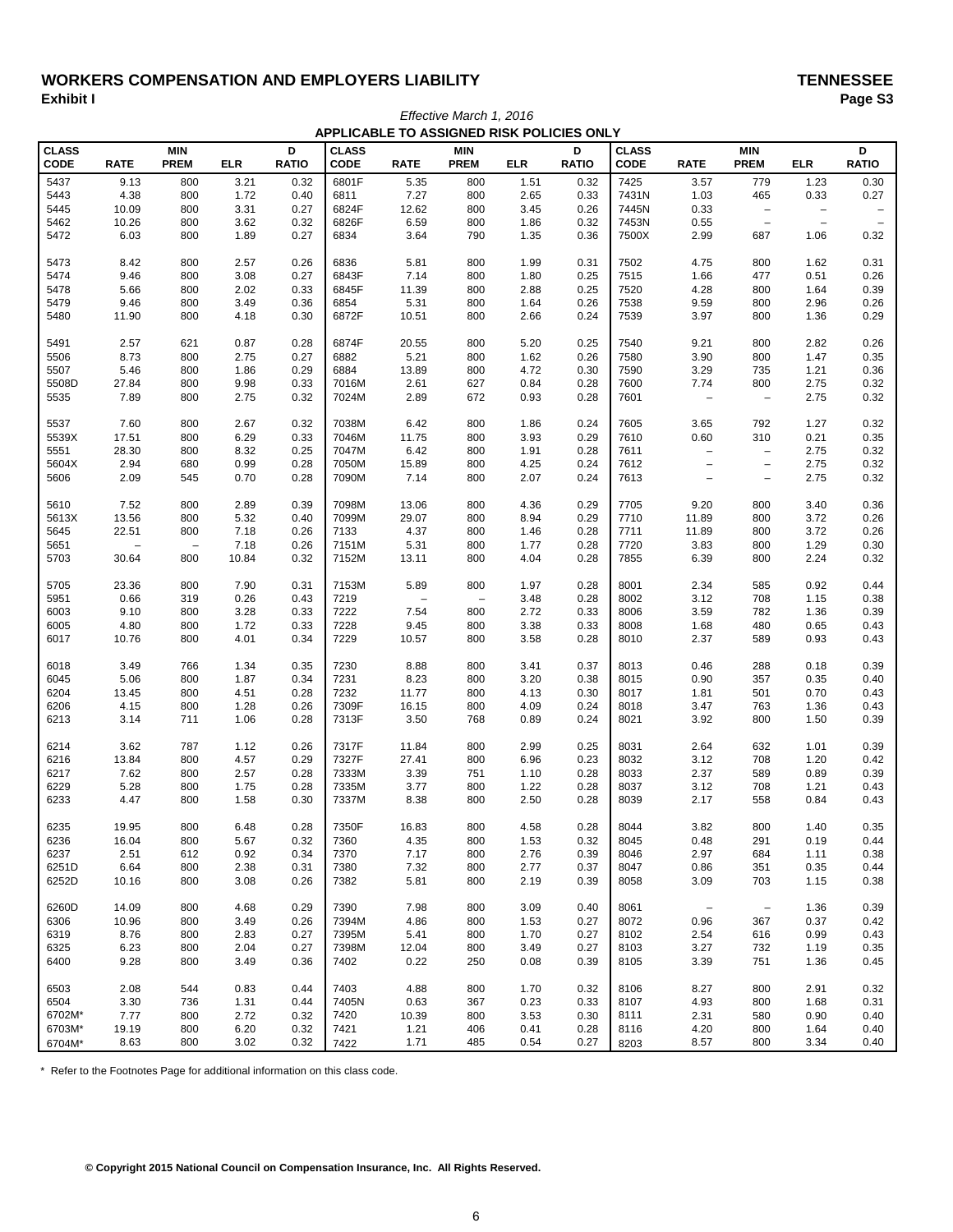# WORKERS COMPENSATION AND EMPLOYERS LIABILITY<br>Exhibit I Paqe S4 **Exhibit I Page S4** *Effective March 1, 2016*

| APPLICABLE TO ASSIGNED RISK POLICIES ONLY |             |                           |            |                   |                             |                          |                           |            |                   |                             |             |                           |            |                   |
|-------------------------------------------|-------------|---------------------------|------------|-------------------|-----------------------------|--------------------------|---------------------------|------------|-------------------|-----------------------------|-------------|---------------------------|------------|-------------------|
| <b>CLASS</b><br>CODE                      | <b>RATE</b> | <b>MIN</b><br><b>PREM</b> | <b>ELR</b> | D<br><b>RATIO</b> | <b>CLASS</b><br><b>CODE</b> | <b>RATE</b>              | <b>MIN</b><br><b>PREM</b> | <b>ELR</b> | D<br><b>RATIO</b> | <b>CLASS</b><br><b>CODE</b> | <b>RATE</b> | <b>MIN</b><br><b>PREM</b> | <b>ELR</b> | D<br><b>RATIO</b> |
| 8204                                      | 6.16        | 800                       | 2.08       | 0.31              | 8832                        | 0.43                     | 283                       | 0.16       | 0.39              | 9620                        | 1.44        | 443                       | 0.51       | 0.35              |
| 8209                                      | 5.91        | 800                       | 2.28       | 0.39              | 8833                        | 1.48                     | 449                       | 0.57       | 0.40              |                             |             |                           |            |                   |
| 8215                                      | 3.69        | 798                       | 1.28       | 0.31              | 8835                        | 3.64                     | 790                       | 1.43       | 0.40              |                             |             |                           |            |                   |
| 8227                                      | 6.03        | 800                       | 1.81       | 0.25              | 8842                        | 3.19                     | 719                       | 1.20       | 0.39              |                             |             |                           |            |                   |
| 8232                                      | 6.77        | 800                       | 2.34       | 0.31              | 8855                        | 0.28                     | 259                       | 0.11       | 0.40              |                             |             |                           |            |                   |
| 8233                                      | 3.25        | 729                       | 1.22       | 0.34              | 8856                        | 0.28                     | 259                       | 0.11       | 0.40              |                             |             |                           |            |                   |
| 8235                                      | 6.37        | 800                       | 2.41       | 0.39              | 8864                        | 2.92                     | 676                       | 1.09       | 0.38              |                             |             |                           |            |                   |
| 8263                                      | 7.82        | 800                       | 2.78       | 0.34              | 8868                        | 0.46                     | 288                       | 0.18       | 0.43              |                             |             |                           |            |                   |
| 8264                                      | 6.46        | 800                       | 2.23       | 0.31              | 8869                        | 1.34                     | 427                       | 0.51       | 0.42              |                             |             |                           |            |                   |
| 8265                                      | 7.17        | 800                       | 2.40       | 0.28              | 8871                        | 0.13                     | 236                       | 0.05       | 0.45              |                             |             |                           |            |                   |
| 8279                                      | 6.91        | 800                       | 2.24       | 0.27              | 8901                        | 0.30                     | 262                       | 0.12       | 0.37              |                             |             |                           |            |                   |
| 8288                                      | 9.83        | 800                       | 3.23       | 0.30              | 9012                        | 1.83                     | 504                       | 0.67       | 0.35              |                             |             |                           |            |                   |
| 8291                                      | 5.03        | 800                       | 1.88       | 0.36              | 9014                        | 3.54                     | 774                       | 1.34       | 0.39              |                             |             |                           |            |                   |
| 8292                                      | 3.47        | 763                       | 1.32       | 0.39              | 9015                        | 3.98                     | 800                       | 1.54       | 0.39              |                             |             |                           |            |                   |
| 8293                                      | 9.69        | 800                       | 3.47       | 0.33              | 9016                        | 3.35                     | 744                       | 1.26       | 0.38              |                             |             |                           |            |                   |
| 8295X                                     | 2.74        | 648                       | 1.05       | 0.39              | 9019                        | 2.44                     | 601                       | 0.84       | 0.31              |                             |             |                           |            |                   |
| 8304                                      | 7.74        | 800                       | 2.61       | 0.31              | 9033                        | 2.44                     | 601                       | 0.95       | 0.40              |                             |             |                           |            |                   |
| 8350                                      | 7.34        | 800                       | 2.47       | 0.28              | 9040                        | 6.03                     | 800                       | 2.34       | 0.43              |                             |             |                           |            |                   |
| 8380X                                     | 3.75        | 800                       | 1.39       | 0.36              | 9052                        | 3.00                     | 689                       | 1.16       | 0.43              |                             |             |                           |            |                   |
| 8381                                      | 3.55        | 776                       | 1.27       | 0.35              | 9058                        | 2.21                     | 564                       | 0.88       | 0.44              |                             |             |                           |            |                   |
| 8385                                      | 2.95        | 681                       | 1.04       | 0.32              | 9059                        | $\overline{\phantom{a}}$ | $\overline{\phantom{a}}$  | 0.51       | 0.42              |                             |             |                           |            |                   |
| 8392                                      | 3.59        | 782                       | 1.34       | 0.38              | 9060                        | 1.98                     | 528                       | 0.77       | 0.43              |                             |             |                           |            |                   |
| 8393                                      | 2.27        | 574                       | 0.90       | 0.41              | 9061                        | 1.69                     | 482                       | 0.70       | 0.46              |                             |             |                           |            |                   |
| 8500                                      | 8.35        | 800                       | 2.83       | 0.31              | 9063                        | 1.31                     | 422                       | 0.50       | 0.42              |                             |             |                           |            |                   |
| 8601                                      | 0.43        | 283                       | 0.17       | 0.38              | 9077F                       | 4.48                     | 800                       | 1.35       | 0.42              |                             |             |                           |            |                   |
| 8602                                      | 1.26        | 414                       | 0.47       | 0.36              | 9082                        | 1.81                     | 501                       | 0.72       | 0.45              |                             |             |                           |            |                   |
| 8603                                      | 0.13        | 236                       | 0.05       | 0.39              | 9083                        | 1.84                     | 506                       | 0.74       | 0.45              |                             |             |                           |            |                   |
| 8606                                      | 3.27        | 732                       | 1.10       | 0.28              | 9084                        | 2.67                     | 637                       | 1.01       | 0.39              |                             |             |                           |            |                   |
| 8709F                                     | 6.59        | 800                       | 1.67       | 0.24              | 9088a                       | $\mathsf a$              | a                         | a          | a                 |                             |             |                           |            |                   |
| 8719                                      | 5.10        | 800                       | 1.60       | 0.27              | 9089                        | 2.52                     | 613                       | 0.99       | 0.44              |                             |             |                           |            |                   |
| 8720                                      | 2.17        | 558                       | 0.76       | 0.32              | 9093                        | 1.83                     | 504                       | 0.69       | 0.42              |                             |             |                           |            |                   |
| 8721                                      | 0.42        | 281                       | 0.15       | 0.32              | 9101                        | 3.49                     | 766                       | 1.35       | 0.43              |                             |             |                           |            |                   |
| 8723                                      | 0.25        | 255                       | 0.09       | 0.38              | 9102                        | 4.12                     | 800                       | 1.59       | 0.40              |                             |             |                           |            |                   |
| 8725                                      | 3.14        | 711                       | 1.05       | 0.30              | 9154X                       | 1.86                     | 509                       | 0.72       | 0.40              |                             |             |                           |            |                   |
| 8726F                                     | 4.05        | 800                       | 1.14       | 0.31              | 9156                        | 2.21                     | 564                       | 0.80       | 0.35              |                             |             |                           |            |                   |
| 8734M                                     | 0.68        | 322                       | 0.24       | 0.32              | 9170                        | 11.21                    | 800                       | 3.25       | 0.24              |                             |             |                           |            |                   |
| 8737M                                     | 0.60        | 310                       | 0.21       | 0.32              | 9178                        | 5.31                     | 800                       | 2.05       | 0.43              |                             |             |                           |            |                   |
| 8738M                                     | 1.49        | 450                       | 0.50       | 0.32              | 9179                        | 12.90                    | 800                       | 5.08       | 0.44              |                             |             |                           |            |                   |
| 8742                                      | 0.50        | 294                       | 0.18       | 0.32              | 9180                        | 7.84                     | 800                       | 2.55       | 0.29              |                             |             |                           |            |                   |
| 8745                                      | 4.88        | 800                       | 1.77       | 0.35              | 9182                        | 3.25                     | 729                       | 1.20       | 0.38              |                             |             |                           |            |                   |
| 8748X                                     | 0.68        | 322                       | 0.25       | 0.36              | 9186                        | 16.60                    | 800                       | 5.21       | 0.26              |                             |             |                           |            |                   |
| 8755                                      | 0.60        | 310                       | 0.21       | 0.31              | 9220                        | 7.07                     | 800                       | 2.64       | 0.36              |                             |             |                           |            |                   |
| 8799                                      | 0.73        | 330                       | 0.28       | 0.39              | 9402                        | 7.30                     | 800                       | 2.57       | 0.32              |                             |             |                           |            |                   |
| 8800                                      | 1.74        | 490                       | 0.73       | 0.47              | 9403                        | 10.76                    | 800                       | 3.60       | 0.28              |                             |             |                           |            |                   |
| 8803                                      | 0.08        | 228                       | 0.03       | 0.32              | 9410                        | 2.27                     | 574                       | 0.88       | 0.40              |                             |             |                           |            |                   |
| 8805M                                     | 0.32        | 266                       | 0.12       | 0.39              | 9501                        | 5.03                     | 800                       | 1.84       | 0.35              |                             |             |                           |            |                   |
| 8810                                      | 0.23        | 251                       | 0.09       | 0.39              | 9505                        | 3.65                     | 792                       | 1.36       | 0.36              |                             |             |                           |            |                   |
| 8814M                                     | 0.28        | 259                       | 0.11       | 0.39              | 9516                        | 6.82                     | 800                       | 2.44       | 0.33              |                             |             |                           |            |                   |
| 8815M                                     | 0.70        | 326                       | 0.25       | 0.39              | 9519                        | 6.42                     | 800                       | 2.24       | 0.32              |                             |             |                           |            |                   |
| 8820                                      | 0.25        | 255                       | 0.09       | 0.35              | 9521                        | 4.78                     | 800                       | 1.68       | 0.32              |                             |             |                           |            |                   |
| 8824                                      | 4.71        | 800                       | 1.82       | 0.43              | 9522                        | 3.27                     | 732                       | 1.27       | 0.40              |                             |             |                           |            |                   |
| 8825                                      | 2.27        | 574                       | 0.94       | 0.46              | 9534                        | 6.74                     | 800                       | 2.26       | 0.28              |                             |             |                           |            |                   |
| 8826                                      | 2.82        | 661                       | 1.07       | 0.39              | 9554                        | 16.28                    | 800                       | 5.37       | 0.27              |                             |             |                           |            |                   |
| 8829                                      | 3.20        | 721                       | 1.22       | 0.39              | 9586                        | 0.76                     | 335                       | 0.32       | 0.47              |                             |             |                           |            |                   |
| 8831                                      | 1.71        | 485                       | 0.63       | 0.38              | 9600                        | 3.22                     | 724                       | 1.31       | 0.45              |                             |             |                           |            |                   |

\* Refer to the Footnotes Page for additional information on this class code.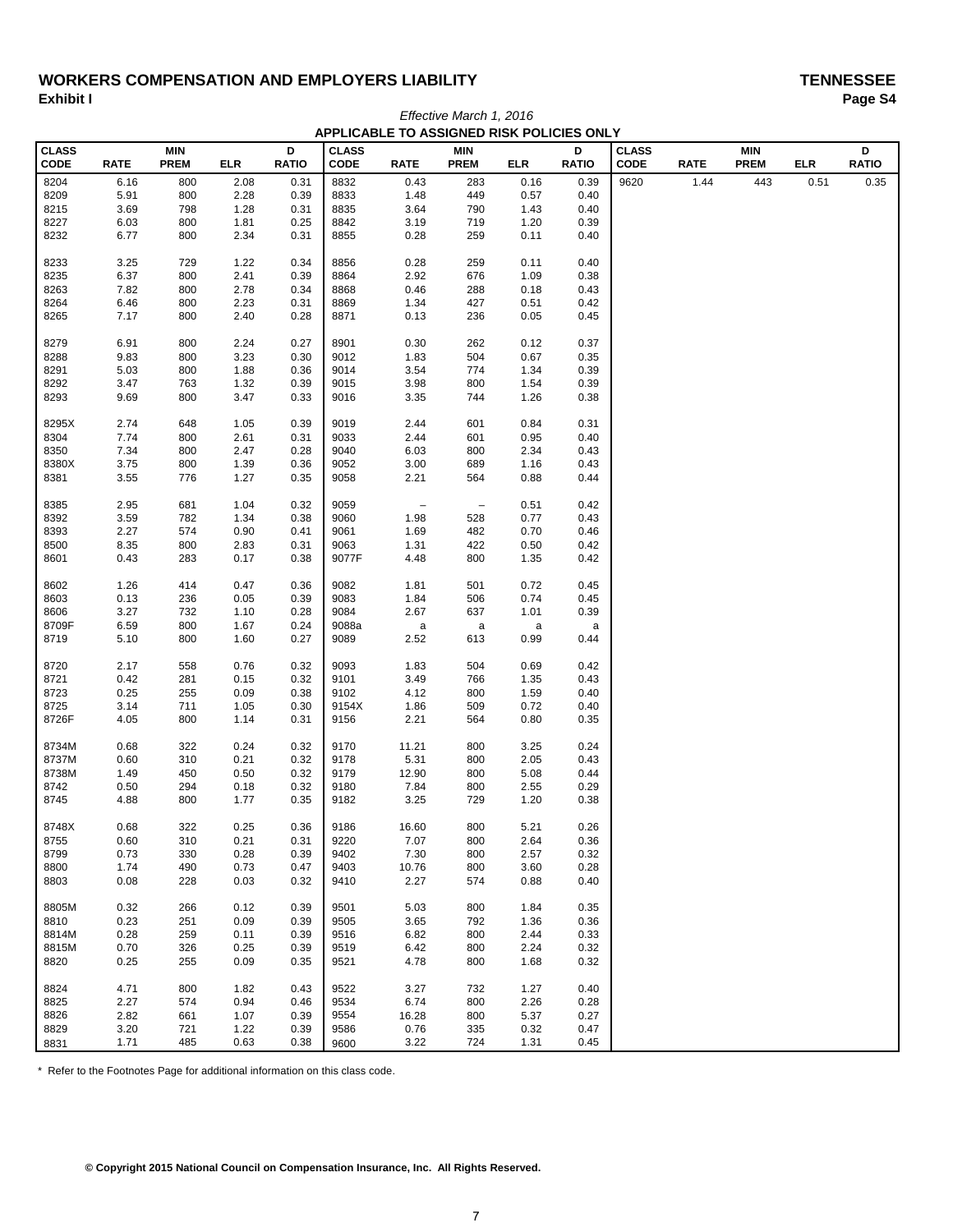#### *Effective March 1, 2016* **APPLICABLE TO ASSIGNED RISK POLICIES ONLY**

#### **FOOTNOTES**

- A Minimum Premium \$100 per ginning location for policy minimum premium computation.
- a Rate for each individual risk must be obtained from NCCI Customer Service or the Rating Organization having jurisdiction.
- D Rate for classification already includes the specific disease loading shown in the table below. See *Basic Manual* Rule 3-A-7.

|          | Disease |        |          | Disease |        |          | Disease |        |
|----------|---------|--------|----------|---------|--------|----------|---------|--------|
| Code No. | Loading | Symbol | Code No. | Loading | Symbol | Code No. | Loading | Symbol |
| 0059D    | 0.60    | S      | 1710D    | 0.05    | S      | 3175D    | 0.05    | S      |
| 0065D    | 0.12    | S      | 1741D    | 0.56    | S      | 4024D    | 0.13    | S      |
| 0066D    | 0.12    | S      | 1803D    | 0.38    | S      | 5508D    | 0.12    | S      |
| 0067D    | 0.12    | S      | 1852D    | 0.10    | Asb    | 6251D    | 0.05    | S      |
| 1164D    | 0.15    | S      | 3081D    | 0.08    | S      | 6252D    | 0.07    | S      |
| 1165D    | 0.08    | S      | 3082D    | 0.12    | S      | 6260D    | 0.10    | S      |
| 1624D    | 0.03    | S      | 3085D    | 0.08    | S      |          |         |        |

Asb=Asbestos, S=Silica

- F Rate provides for coverage under the United States Longshore and Harbor Workers Compensation Act and its extensions. Rate includes a provision for USL&HW Assessment.
- M Risks are subject to Admiralty Law or Federal Employers Liability Act (FELA). However, the published rate is for risks that voluntarily purchase standard workers compensation and employers liability coverage. A provision for the USL&HW Assessment is included for those classifications under Program II USL Act. The listed codes of 6702, 6703, 6704, 7151, 7152, 7153, 8734, 8737, 8738, 8805, 8814, and 8815 under the Federal Employers' Liability Act (FELA) for employees of interstate railroads are not applicable in the residual market.
- N This code is part of a ratable / non-ratable group shown below. The statistical non-ratable code and corresponding rate are applied in addition to the basic classification when determining premium.

| Class | Non-Ratable  |
|-------|--------------|
| Code  | Element Code |
| 4761  | 0761         |
| 4771  | 0771         |
| 7405  | 7445         |
| 7431  | 7453         |

- P Classification is computed on a per capita basis.
- X Refer to special classification phraseology in these pages which is applicable in this state.

#### **\* Class Codes with Specific Footnotes**

- 1005 Rate includes a non-ratable disease element of \$0.97. (For coverage written separately for federal benefits only, \$0.95. For coverage written separately for state benefits only, \$0.02.)
- 1016 Rate includes a non-ratable disease element of \$2.88. (For coverage written separately for federal benefits only, \$2.81. For coverage written separately for state benefits only, \$0.07.)
- 2702,2705 An upset payroll of \$10.00 per cord shall be used for premium computation when payroll records are not available.
- 6702 Rate and rating values only appropriate for laying or relaying of tracks or maintenance of way no work on elevated railroads. Otherwise, assign appropriate construction or erection code rate and elr each x 1.215.
- 6703 Rate and rating values only appropriate for laying or relaying of tracks or maintenance of way no work on elevated railroads. Otherwise, assign appropriate construction or erection class rate x 3.004 and elr x 2.769.
- 6704 Rate and rating values only appropriate for laying or relaying of tracks or maintenance of way no work on elevated railroads. Otherwise, assign appropriate construction or erection class rate and elr each x 1.35.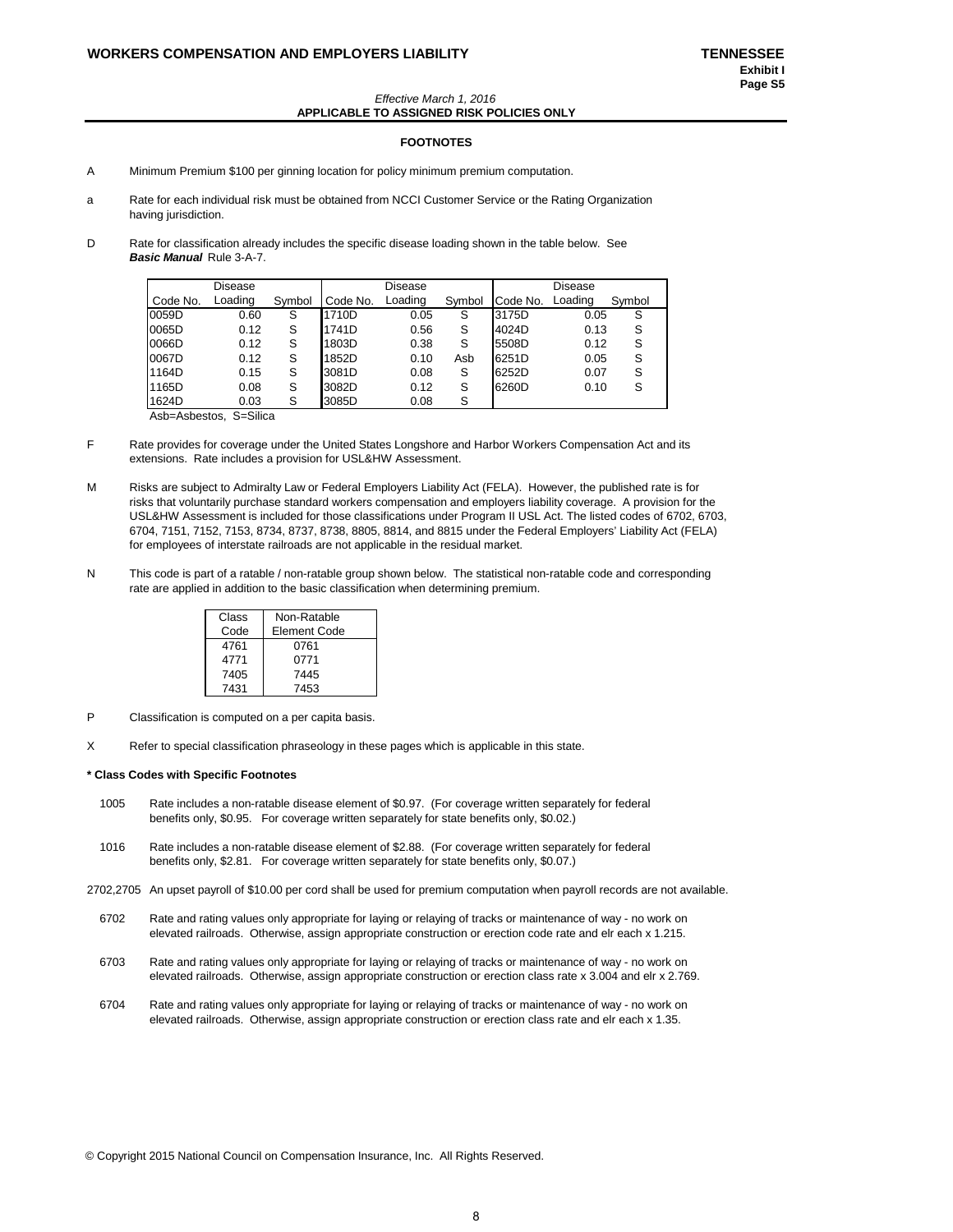### **WORKERS COMPENSATION AND EMPLOYERS LIABILITY TENNESSEE**

#### *Effective March 1, 2016* **APPLICABLE TO ASSIGNED RISK POLICIES ONLY**

## **MISCELLANEOUS VALUES**

| <b>Basis of premium</b> applicable in accordance with <b>Basic Manual</b> footnote instructions for Code 7370 --<br>"Taxicab Co.":                                                                     |       |                                 |      |          |
|--------------------------------------------------------------------------------------------------------------------------------------------------------------------------------------------------------|-------|---------------------------------|------|----------|
|                                                                                                                                                                                                        |       |                                 |      | \$66,900 |
|                                                                                                                                                                                                        |       |                                 |      | \$44,600 |
|                                                                                                                                                                                                        |       |                                 |      | 0.03     |
|                                                                                                                                                                                                        |       |                                 |      | \$215    |
| Loss Sensitive Rating Plan (LSRP) - The factors which are used in the calculation of the LSRP<br>are as follows:                                                                                       |       |                                 |      |          |
| Basic Premium Factor                                                                                                                                                                                   | 0.40  | <b>Loss Development Factors</b> |      |          |
| Minimum Premium Factor                                                                                                                                                                                 | 0.75  | 1st Adjustment                  | 0.19 |          |
| Maximum Premium Factor                                                                                                                                                                                 | 1.75  | 2nd Adjustment                  | 0.16 |          |
| <b>Loss Conversion Factor</b>                                                                                                                                                                          | 1.198 | 3rd Adjustment                  | 0.14 |          |
| <b>Tax Multiplier</b>                                                                                                                                                                                  | 1.010 | 4th Adjustment                  | 0.12 |          |
| Maximum Weekly Payroll applicable in accordance with <b>Basic Manual</b> footnote instructions for<br>Code 9178 -- "Athletic Sports or Park: Non-Contact Sports," and Code 9179 -- "Athletic Sports or |       |                                 |      |          |
|                                                                                                                                                                                                        |       |                                 |      | \$3,400  |
| Maximum Weekly Payroll applicable in accordance with Basic Manual Rule 2-E-1:                                                                                                                          |       |                                 |      |          |
|                                                                                                                                                                                                        |       |                                 |      | \$1,260  |
|                                                                                                                                                                                                        |       |                                 |      | \$3,400  |

| <b>Minimum Weekly Payroll</b> applicable in accordance with <b>Basic Manual</b> Rule 2-E-1:                                                                                                                                                                                | \$450<br>\$850       |
|----------------------------------------------------------------------------------------------------------------------------------------------------------------------------------------------------------------------------------------------------------------------------|----------------------|
| Premium Determination for Partners and Sole Proprietors in accordance with Basic Manual                                                                                                                                                                                    | \$44,600             |
| <b>Premium Determination for Partners and Sole Proprietors (Construction Industry Only):</b><br><b>Minimum Payroll</b> applicable in accordance with <b>Basic Manual</b> Rule 2-E-3<br><b>Maximum Payroll</b> applicable in accordance with <b>Basic Manual</b> Rule 2-E-3 | \$23,400<br>\$65,600 |

**Premium Discount Percentages** - (See *Basic Manual* Rule 3-A-19-a.) The following premium discounts are applicable to Standard Premiums: Assigned Risks\*

|                                     | Assigned Risks* |       |  |  |  |  |  |  |
|-------------------------------------|-----------------|-------|--|--|--|--|--|--|
|                                     | \$5.000         |       |  |  |  |  |  |  |
| First<br>Next<br>Next               | \$95.000        | 10.9% |  |  |  |  |  |  |
|                                     | \$400.000       | 12.6% |  |  |  |  |  |  |
| Over                                | \$500.000       | 14.4% |  |  |  |  |  |  |
| * To be used by all corriers for pr |                 |       |  |  |  |  |  |  |

To be used by all carriers for policies issued under an assigned risk plan.

**Tennessee Tabular Surcharge** - A Tennessee Tabular Surcharge is applicable to any employer insured in the Tennessee Workers Compensation Insurance Plan (WCIP) that has a current experience rating modification of 1.11 or higher as of the policy effective date. The Tennessee Tabular Surcharge is applied in a multiplicative manner to the Tennessee total modified premium. The Tennessee Tabular Surcharge percentages are:

| <b>Experience Rating Modification Tabular Surcharge</b> |     |
|---------------------------------------------------------|-----|
| 1.11 to 1.15                                            | 5%  |
| 1.16 to 1.20                                            | 10% |
| 1.21 to 1.25                                            | 13% |
| 1.26 and over                                           | 15% |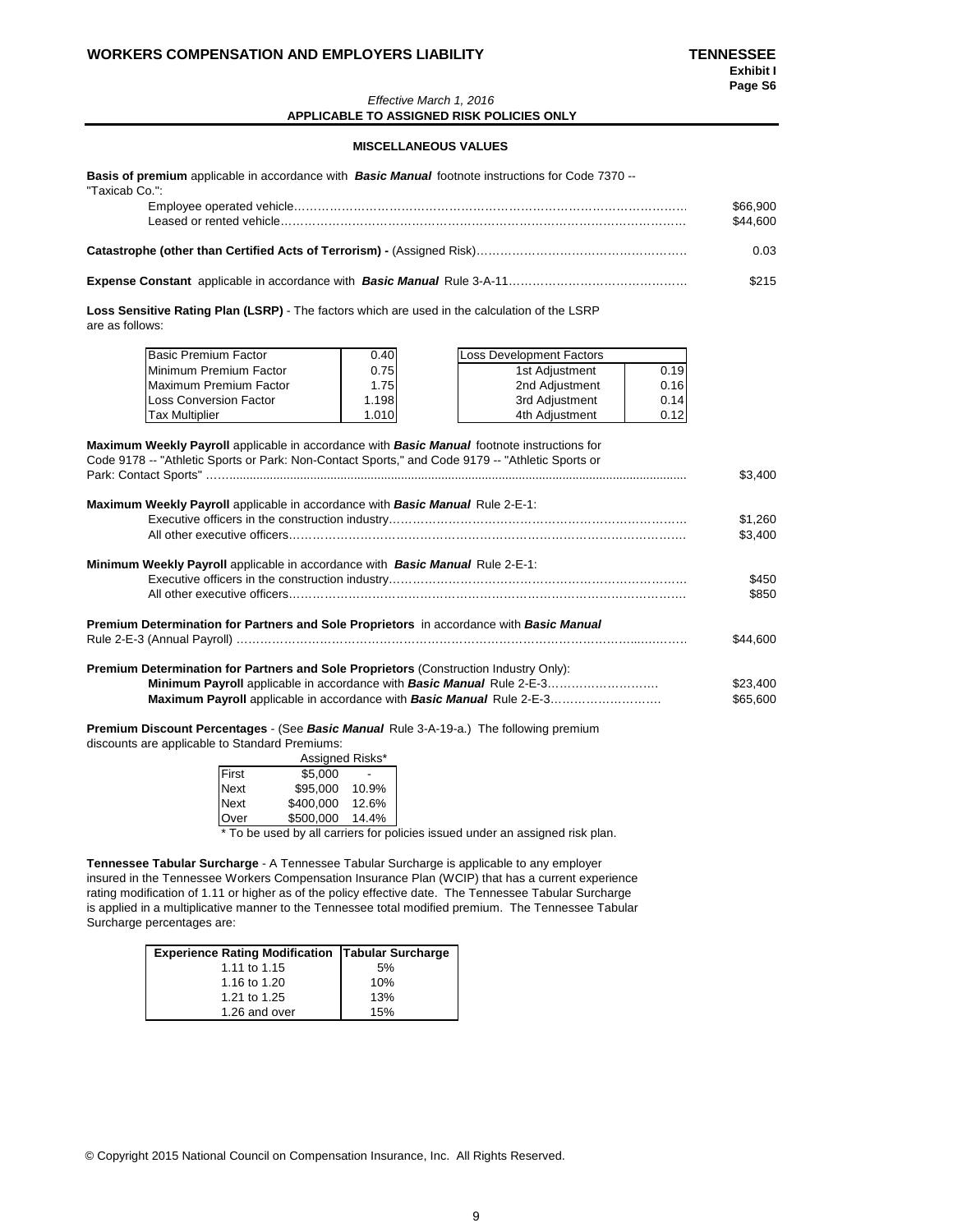### *Effective March 1, 2016* **APPLICABLE TO ASSIGNED RISK POLICIES ONLY**

### **MISCELLANEOUS VALUES**

|                                                                                         | 0.02 |
|-----------------------------------------------------------------------------------------|------|
| United States Longshore and Harbor Workers' Compensation Coverage Percentage applicable | 141% |

(Multiply a Non-F classification rate by a factor of 2.41 to adjust for differences in benefits and loss-based expenses. This factor is the product of the adjustment for differences in state and federal benefits (2.29) and the adjustment for differences in state and federal loss-based expenses (1.052).)

### **Experience Rating Eligibility**

A risk is eligible for intrastate experience rating when the payrolls or other exposures developed in the last year or last two years of the experience period produced a premium of at least \$9,000. If more than two years, an average annual premium of at least \$4,500 is required. The *Experience Rating Plan Manual* should be referenced for the latest approved eligibility amounts by state.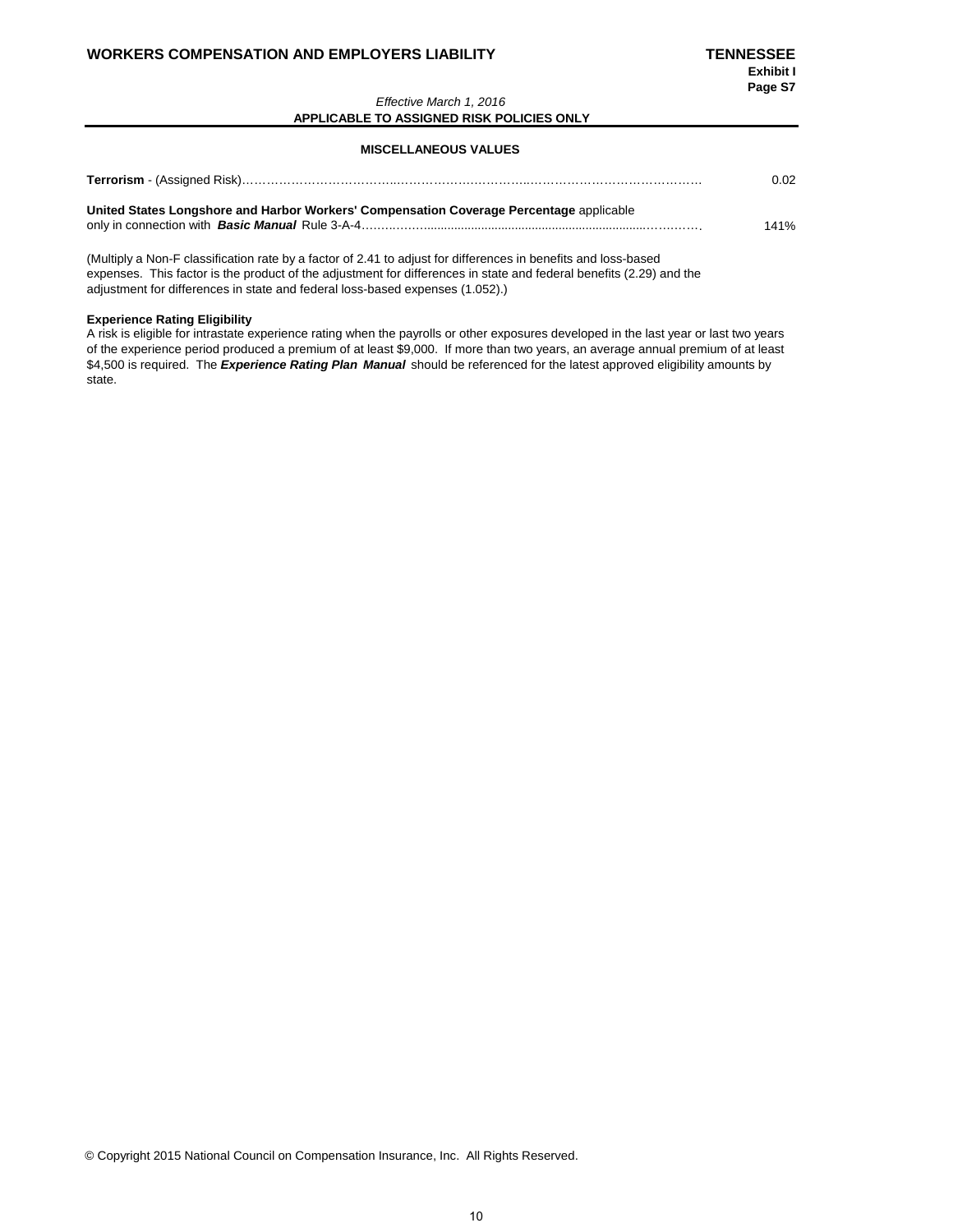## **EXPERIENCE RATING PLAN MANUAL TENNESSEE**

**Exhibit I**

# *Effective March 1, 2016* **TABLE OF WEIGHTING VALUES APPLICABLE TO ALL POLICIES**

|           |                          |           |               | Experience Rating Program - ERA |                          |             |               |
|-----------|--------------------------|-----------|---------------|---------------------------------|--------------------------|-------------|---------------|
|           | <b>Expected</b>          |           | Weighting     | <b>Expected</b>                 |                          |             | Weighting     |
|           | Losses                   |           | <b>Values</b> |                                 | Losses                   |             | <b>Values</b> |
|           |                          |           |               |                                 |                          |             |               |
| 0         | $\overline{\phantom{a}}$ | 1.884     | 0.04          | 1,062,801                       | $\overline{\phantom{a}}$ | 1,121,424   | 0.44          |
| 1,885     | $\overline{\phantom{a}}$ | 7,619     | 0.05          | 1,121,425                       | $\overline{\phantom{a}}$ | 1,183,442   | 0.45          |
| 7,620     | --                       | 13,475    | 0.06          | 1,183,443                       | $\overline{\phantom{a}}$ | 1,249,158   | 0.46          |
| 13,476    | --                       | 19,459    | 0.07          | 1,249,159                       | $\overline{\phantom{a}}$ | 1,318,915   | 0.47          |
| 19,460    | $\overline{\phantom{a}}$ | 25,573    | 0.08          | 1,318,916                       | $\overline{\phantom{a}}$ | 1,393,096   | 0.48          |
| 25,574    | $\overline{\phantom{a}}$ | 42,774    | 0.09          | 1,393,097                       | $\overline{\phantom{a}}$ | 1,472,137   | 0.49          |
| 42,775    | $\overline{\phantom{a}}$ | 63,671    | 0.10          | 1,472,138                       | $\overline{\phantom{a}}$ | 1,556,534   | 0.50          |
| 63,672    | $\overline{\phantom{a}}$ | 82,258    | 0.11          | 1,556,535                       | $\overline{\phantom{a}}$ | 1,646,850   | 0.51          |
| 82,259    | --                       | 100,356   | 0.12          | 1,646,851                       | $\overline{\phantom{a}}$ | 1,743,731   | 0.52          |
|           |                          |           |               |                                 |                          |             |               |
| 100,357   | $\overline{\phantom{a}}$ | 118,457   | 0.13          | 1,743,732                       | $\overline{\phantom{a}}$ | 1,847,920   | 0.53          |
| 118,458   | $\overline{\phantom{a}}$ | 136,780   | 0.14          | 1,847,921                       | $\overline{\phantom{a}}$ | 1,960,277   | 0.54          |
| 136,781   | $\overline{\phantom{a}}$ | 155,451   | 0.15          | 1,960,278                       | --                       | 2,081,804   | 0.55          |
| 155,452   | $\overline{\phantom{a}}$ | 174,553   | 0.16          | 2,081,805                       | --                       | 2,213,670   | 0.56          |
| 174,554   | $\overline{\phantom{a}}$ | 194,149   | 0.17          | 2,213,671                       | $\overline{\phantom{a}}$ | 2,357,254   | 0.57          |
| 194,150   | $\overline{\phantom{a}}$ | 214,294   | 0.18          | 2,357,255                       | $\frac{1}{2}$            | 2,514,191   | 0.58          |
| 214,295   | $\overline{\phantom{a}}$ | 235,033   | 0.19          | 2,514,192                       | --                       | 2,686,437   | 0.59          |
| 235,034   | $\overline{\phantom{a}}$ | 256,413   | 0.20          | 2,686,438                       | $\frac{1}{2}$            | 2,876,346   | 0.60          |
| 256,414   | $\overline{\phantom{a}}$ | 278,476   | 0.21          | 2,876,347                       | --                       | 3,086,783   | 0.61          |
| 278,477   | $\overline{\phantom{a}}$ | 301,268   | 0.22          | 3,086,784                       | --                       | 3,321,266   | 0.62          |
| 301,269   | $\overline{\phantom{a}}$ | 324,834   | 0.23          | 3,321,267                       | $\overline{\phantom{a}}$ | 3,584,169   | 0.63          |
|           |                          |           |               |                                 |                          |             |               |
| 324,835   | $\overline{\phantom{a}}$ | 349,221   | 0.24          | 3,584,170                       | $\frac{1}{2}$            | 3,880,991   | 0.64          |
| 349,222   | --                       | 374,478   | 0.25          | 3,880,992                       | --                       | 4,218,751   | 0.65          |
| 374,479   | $\overline{\phantom{a}}$ | 400,658   | 0.26          | 4,218,752                       | $\overline{\phantom{a}}$ | 4,606,547   | 0.66          |
| 400,659   | $\overline{\phantom{a}}$ | 427,816   | 0.27          | 4,606,548                       | --                       | 5,056,386   | 0.67          |
| 427,817   | $\overline{\phantom{a}}$ | 456,013   | 0.28          | 5,056,387                       | $\frac{1}{2}$            | 5,584,456   | 0.68          |
| 456,014   | $\overline{\phantom{a}}$ | 485,311   | 0.29          | 5,584,457                       | --                       | 6,213,106   | 0.69          |
| 485,312   | $\overline{\phantom{a}}$ | 515,780   | 0.30          | 6,213,107                       | --                       | 6,974,100   | 0.70          |
| 515,781   | $\overline{\phantom{a}}$ | 547,493   | 0.31          | 6,974,101                       | --                       | 7,914,147   | 0.71          |
| 547,494   | $\overline{\phantom{a}}$ | 580,530   | 0.32          | 7,914,148                       | $\overline{\phantom{a}}$ | 9,104,869   | 0.72          |
| 580,531   | $\overline{\phantom{a}}$ | 614,979   | 0.33          | 9,104,870                       | $\overline{\phantom{a}}$ | 10,661,963  | 0.73          |
|           |                          |           |               |                                 |                          |             |               |
| 614,980   | --                       | 650,932   | 0.34          | 10,661,964                      | --                       | 12,785,267  | 0.74          |
| 650,933   | $\overline{\phantom{a}}$ | 688,493   | 0.35          | 12,785,268                      | $\overline{\phantom{a}}$ | 15,852,255  | 0.75          |
| 688,494   | ۰.                       | 727,773   | 0.36          | 15,852,256                      | ⊷                        | 20,671,800  | 0.76          |
| 727,774   | $\overline{\phantom{a}}$ | 768,895   | 0.37          | 20,671,801                      | $\overline{\phantom{a}}$ | 29,346,971  | 0.77          |
| 768,896   | $\overline{\phantom{a}}$ | 811,991   | 0.38          | 29,346,972                      | --                       | 49,589,019  | 0.78          |
| 811,992   | $\overline{\phantom{a}}$ | 857,209   | 0.39          | 49,589,020                      |                          | 150,799,213 | 0.79          |
| 857,210   | $\overline{\phantom{a}}$ | 904,711   | 0.40          | 150,799,214                     |                          | AND OVER    | 0.80          |
| 904,712   | $\overline{\phantom{a}}$ | 954,675   | 0.41          |                                 |                          |             |               |
| 954,676   | $\overline{\phantom{a}}$ | 1,007,298 | 0.42          |                                 |                          |             |               |
|           |                          |           |               |                                 |                          |             |               |
| 1,007,299 | $\overline{\phantom{a}}$ | 1,062,800 | 0.43          |                                 |                          |             |               |

|                                                                                                                               | 9.00      |
|-------------------------------------------------------------------------------------------------------------------------------|-----------|
| (b) State Per Claim Accident Limitation $\ldots \ldots \ldots \ldots \ldots \ldots \ldots \ldots \ldots \ldots \ldots \ldots$ | \$225,500 |
|                                                                                                                               | \$451,000 |
|                                                                                                                               | \$469.500 |
|                                                                                                                               | \$939,000 |
|                                                                                                                               | \$55,000  |
|                                                                                                                               | \$16,000  |
|                                                                                                                               | 2.21      |
| (Multiply a Non-F classification ELR by the USL&HW Act - Expected Loss Factor of 2.21.)                                       |           |